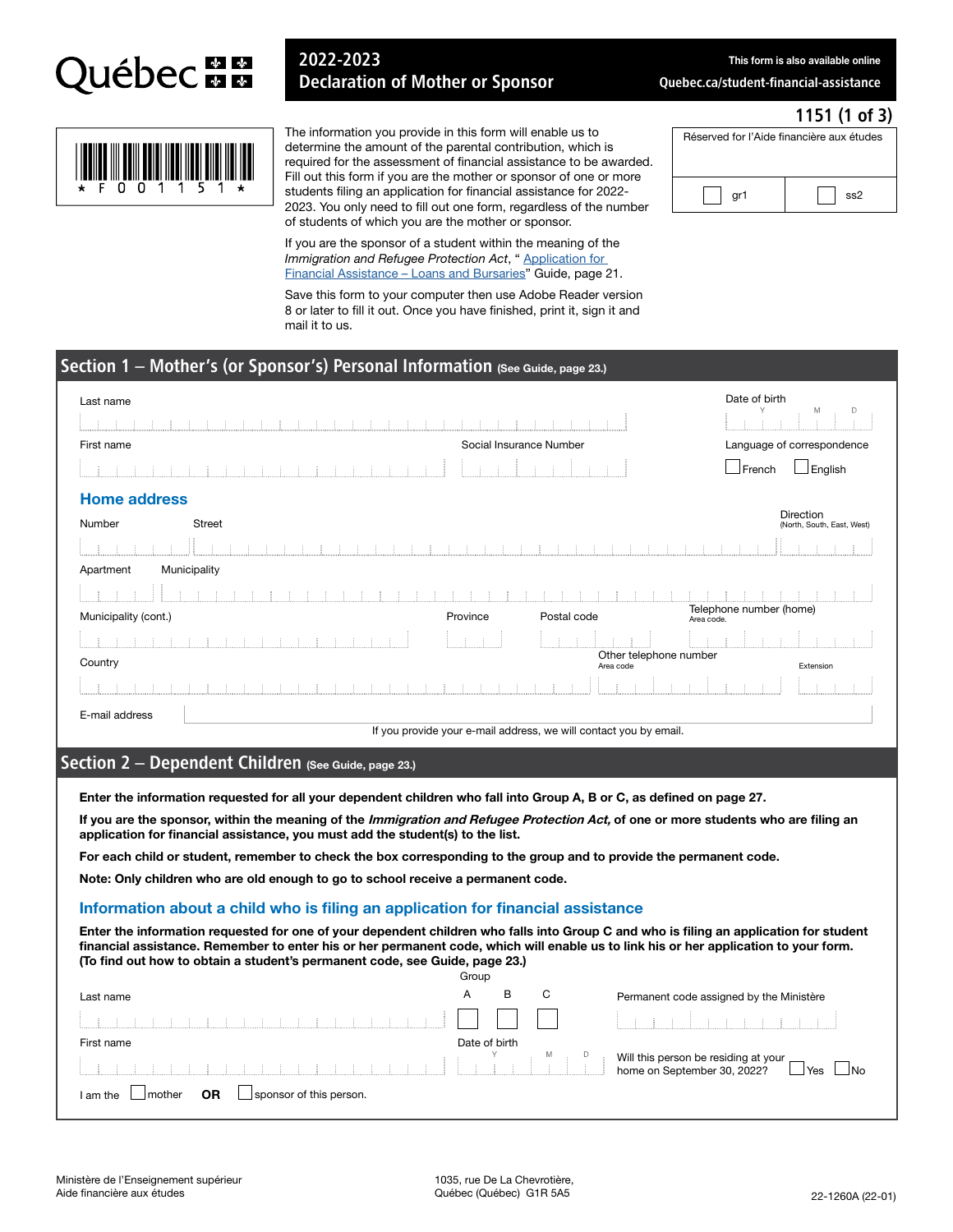## 1151 (2 of 3)

# Section 2 - Dependent Children (cont.)

## Other dependent children

| Enter the information for all your other dependent children, whether or not they filed an application for financial assistance.                                                                                                       |                    |                                                                                           |
|---------------------------------------------------------------------------------------------------------------------------------------------------------------------------------------------------------------------------------------|--------------------|-------------------------------------------------------------------------------------------|
|                                                                                                                                                                                                                                       | Group              |                                                                                           |
| Last name                                                                                                                                                                                                                             | Α<br>В<br>С        | Permanent code assigned by the Ministère                                                  |
|                                                                                                                                                                                                                                       |                    |                                                                                           |
| First name                                                                                                                                                                                                                            | Date of birth<br>M |                                                                                           |
|                                                                                                                                                                                                                                       |                    | Will this person be residing at your<br>home on September 30, 2022?<br>$\Box$ No<br>⊿ Yes |
| OR<br>mother<br>sponsor of this person.<br>I am the                                                                                                                                                                                   |                    |                                                                                           |
|                                                                                                                                                                                                                                       | Group              |                                                                                           |
| Last name                                                                                                                                                                                                                             | Α<br>В<br>С        | Permanent code assigned by the Ministère                                                  |
|                                                                                                                                                                                                                                       |                    |                                                                                           |
| First name                                                                                                                                                                                                                            | Date of birth      |                                                                                           |
|                                                                                                                                                                                                                                       | M<br>D             | Will this person be residing at your<br>home on September 30, 2022?<br>$\Box$ No<br>⊿Yes  |
| <b>OR</b><br>mother<br>sponsor of this person.<br>I am the                                                                                                                                                                            |                    |                                                                                           |
|                                                                                                                                                                                                                                       | Group              |                                                                                           |
| Last name                                                                                                                                                                                                                             | Α<br>В<br>С        | Permanent code assigned by the Ministère                                                  |
|                                                                                                                                                                                                                                       |                    |                                                                                           |
| First name                                                                                                                                                                                                                            | Date of birth      |                                                                                           |
|                                                                                                                                                                                                                                       | M<br>D             | Will this person be residing at your<br>home on September 30, 2022?<br>Yes<br>⊥No         |
| <b>OR</b><br>mother<br>sponsor of this person.<br>I am the                                                                                                                                                                            |                    |                                                                                           |
|                                                                                                                                                                                                                                       | Group              |                                                                                           |
| Last name                                                                                                                                                                                                                             | Α<br>В<br>С        | Permanent code assigned by the Ministère                                                  |
|                                                                                                                                                                                                                                       |                    |                                                                                           |
| First name                                                                                                                                                                                                                            | Date of birth      |                                                                                           |
|                                                                                                                                                                                                                                       |                    | Will this person be residing at your<br>home on September 30, 2022?<br>⊿ Yes<br>⊿No       |
| mother<br>OR<br>sponsor of this person.<br>I am the                                                                                                                                                                                   |                    |                                                                                           |
| If you need more space, use a separate sheet of paper and attach it to this form.                                                                                                                                                     |                    |                                                                                           |
|                                                                                                                                                                                                                                       |                    |                                                                                           |
| Section 3 - Income (See Guide, page 23.)                                                                                                                                                                                              |                    |                                                                                           |
| Total income reported to Revenu Québec                                                                                                                                                                                                |                    |                                                                                           |
| Total income from line 199 of your 2021 Québec income tax return. If your spouse has transferred some retirement<br>income to you (line 123 of your income tax return), you must subtract that income from line 199 and enter the new |                    | If you have no income<br>to report, enter "0" (zero).<br>\$<br>00                         |
| Gross income reported in another province or country for the period                                                                                                                                                                   |                    |                                                                                           |
| from January 1 to December 31, 2021 (not reported to Revenu Québec)                                                                                                                                                                   |                    |                                                                                           |